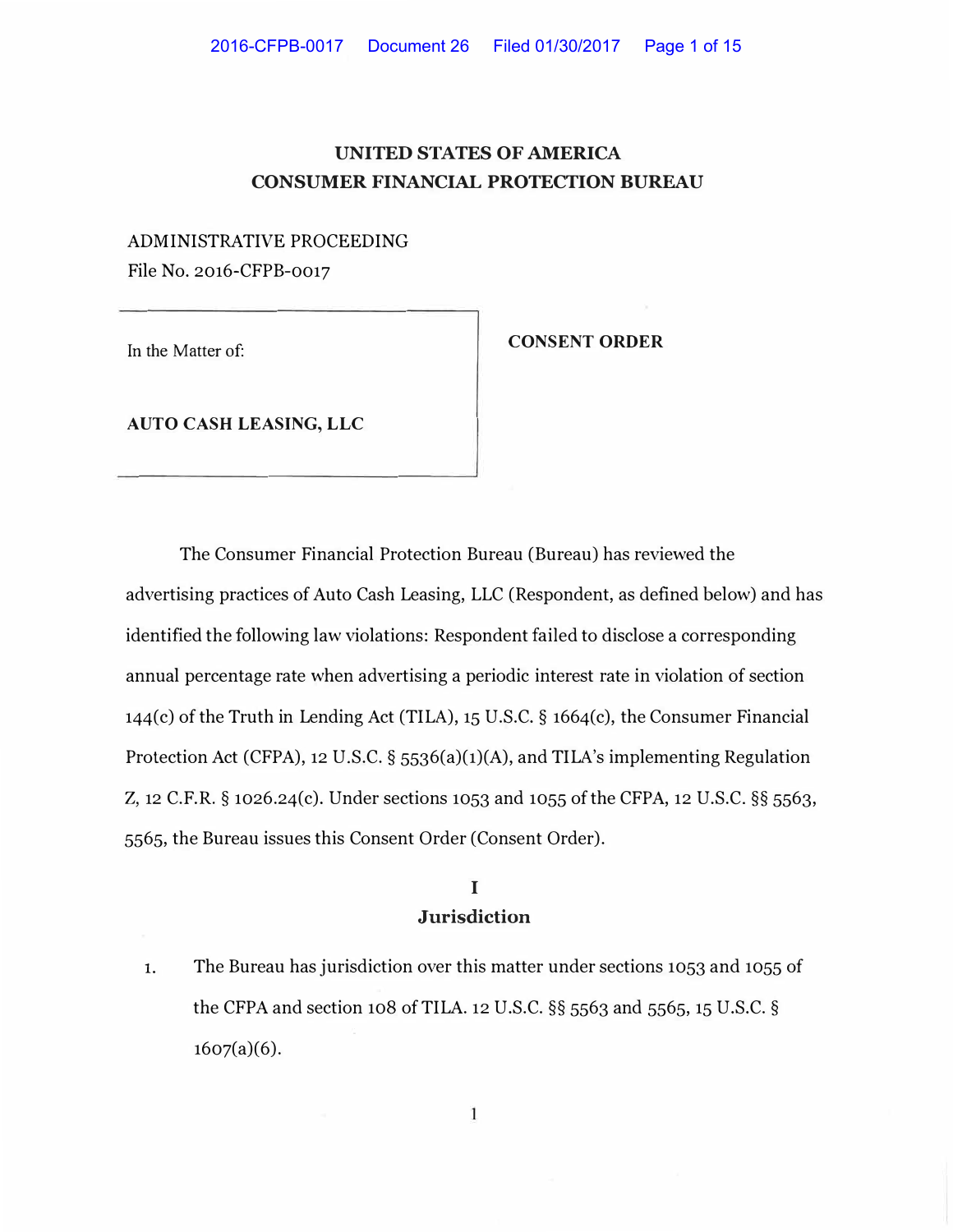### **II Stipulation**

2. Respondent has executed a "Stipulation and Consent to the Issuance of a Consent Order," dated January 20, 2017 (Stipulation), which is incorporated by reference and is accepted by the Bureau. By this Stipulation, Respondent has consented to the issuance of this Consent Order by the Bureau under sections 1053 and 1055 of the CFPA, 12 U.S.C. §§ 5563 and 5565. Respondent admits the facts necessary to establish the Bureau's jurisdiction over Respondent and the subject matter of this action.

### **III Definitions**

- 3. The following definitions apply to this Consent Order:
	- a. "Advertisement" means "a commercial message in any medium that promotes, directly or indirectly, a credit transaction." 12 C.F.R. §  $1026.2(a)(2)$ .
	- b. "Clearly and prominently" means:
		- **1.** In textual communications (e.g., printed publications or words displayed on the screen of an electronic device), the disclosure must be of a type size and location sufficiently noticeable for an ordinary consumer to read and comprehend it, in print that contrasts with the background on which it appears;
		- **11.** In communications disseminated orally or through audible means (e.g., radio or streaming audio), the disclosure must be delivered in a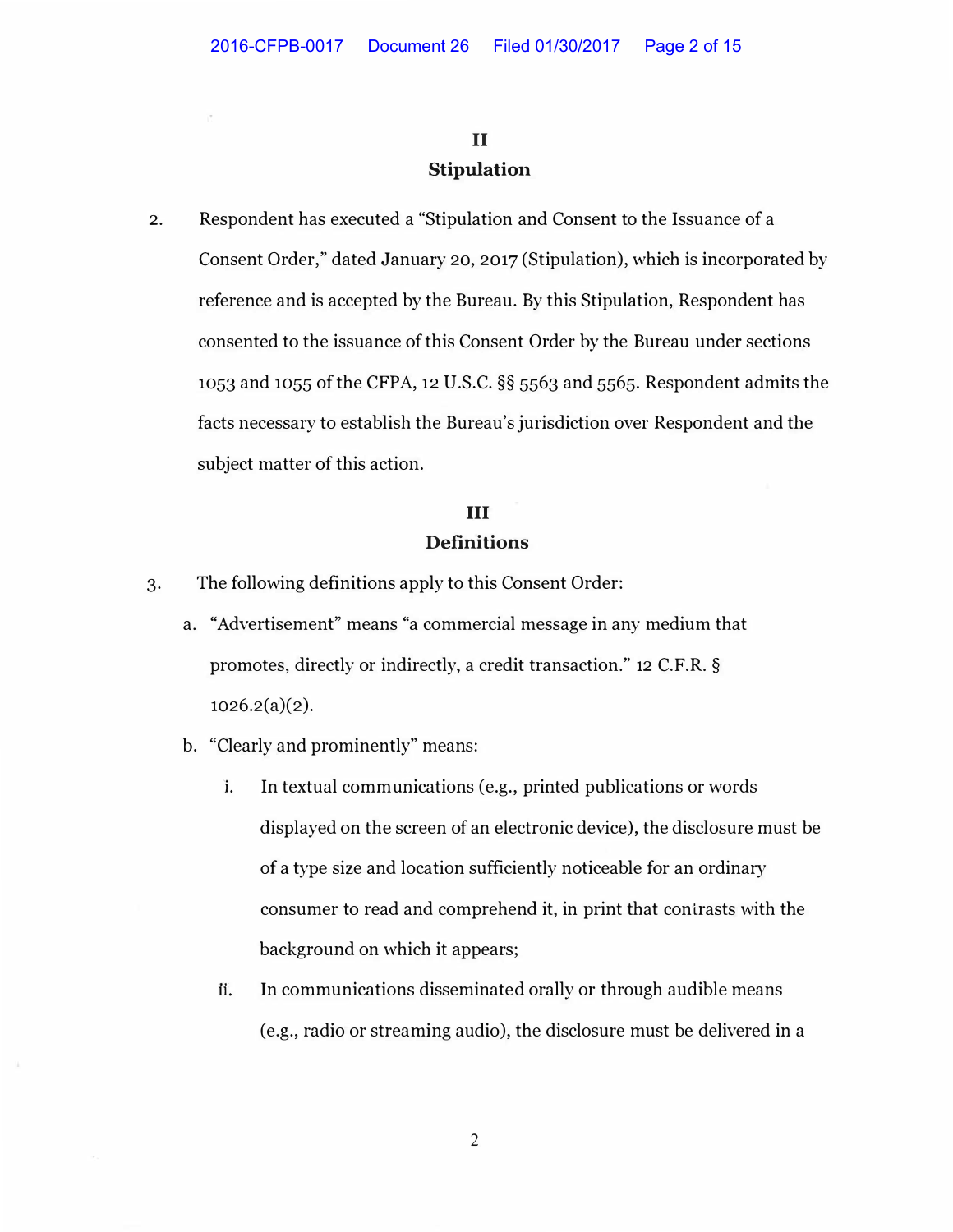volume and cadence sufficient for an ordinary consumer to hear and comprehend it;

- iii. In communications disseminated through video means (e.g., television or streaming video), the disclosure must be in writing in a form consistent with subsection (i), and must appear on the screen for a duration sufficient for an ordinary consumer to read and comprehend it;
- 1v. In communications made through interactive media such as the internet, online services, and software, the disclosure must be unavoidable and presented in a form consistent with subsection (i);
- v. In communications that contain both audio and visual portions, the disclosure must be presented simultaneously in both the audio and visual portions of the communication; and
- VI. In all instances, the disclosure must be presented before the consumer incurs any financial obligation, in an understandable language and syntax, and with nothing contrary to, inconsistent with, or in mitigation of the disclosures used in any communication with the consumer.
- c. "Effective Date" means the date on which the Consent Order is issued.
- d. "Enforcement Director" means the Assistant Director of the Office of Enforcement for the Consumer Financial Protection Bureau, or his/her delegate.
- e. "Finance Charge" means "the cost of consumer credit as a dollar amount" and "includes any charge payable directly or indirectly by the consumer and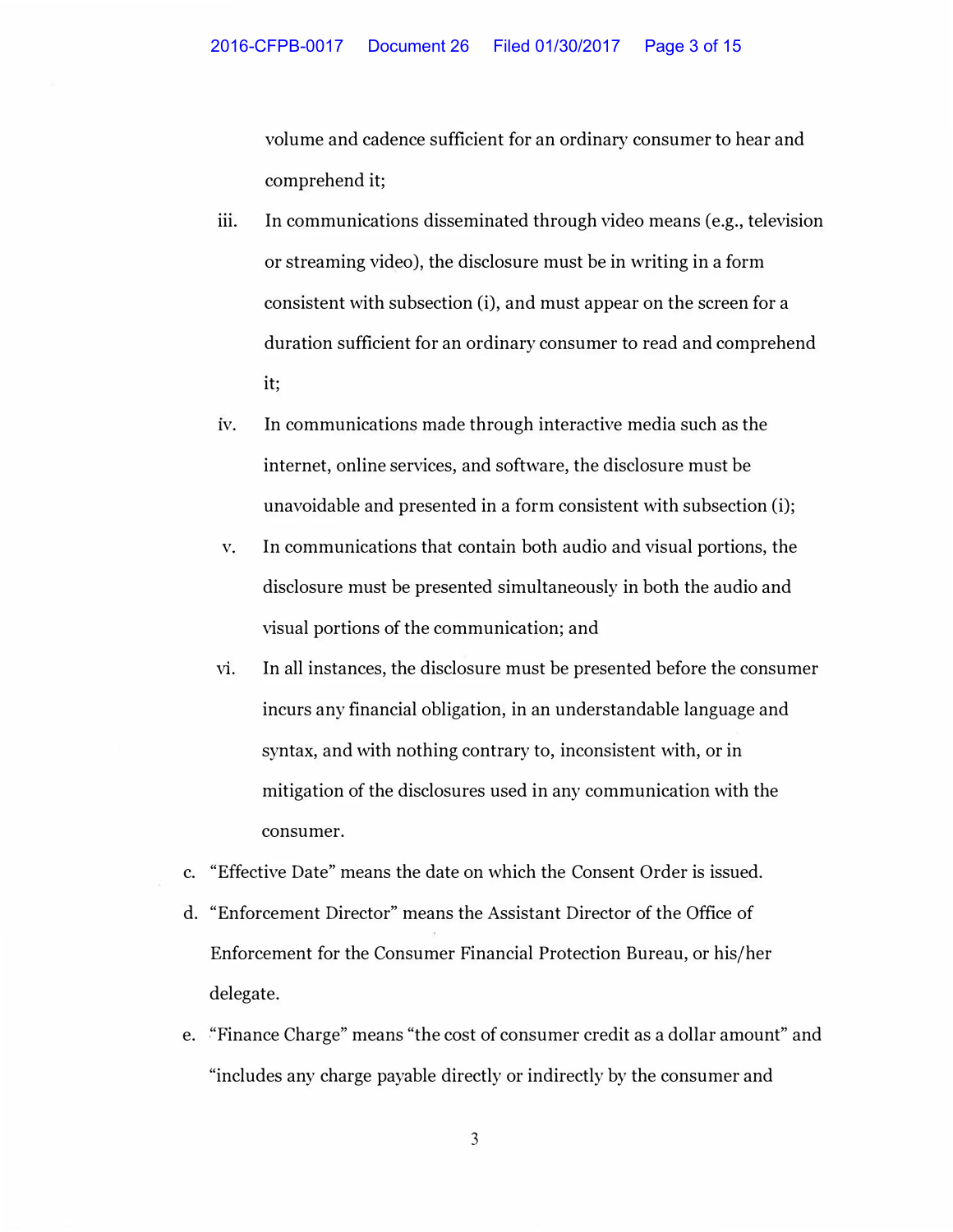imposed directly or indirectly by the creditor as an incident to or a condition of the extension of credit." 12 C.F.R. § 1026,4(a).

- f. "Related Consumer Action" means a private action by or on behalf of one or more consumers or an enforcement action by another governmental agency brought against Respondent based on substantially the same facts as described in Section IV of this Consent Order.
- g. "Relevant Period" includes the period from July 6, 2016 to October 7, 2016.
- h. "Respondent" means Auto Cash Leasing, LLC and its successors and assigns.
- **1.** "Service Provider" has the same meaning as defined by 12 U.S.C. § 5481(26).

# IV **Bureau Findings and Conclusions**

The Bureau finds the following:

- 4. Respondent is a limited liability company formed in Arizona in 1999.
- 5. Respondent is licensed as a sales finance company by the Arizona Department of Financial Institutions.
- 6. Respondent offers, and has been offering during all times relevant to this Consent Order, "closed-end credit" in the form of vehicle title loans to "consumers" as those terms are defined in Regulation Z, 12 C.F.R. §  $1026.2(a)(10) \& (11).$
- 7. Respondent is a "person" within the meaning of TILA and Regulation Z because it is a limited liability company. 15 U.S.C. § 1602(e), 12 C.F.R. §1026.2(a)(22).
- 8. Respondent is a "covered person" under the CFPA because it is a limited liability company that engages in offering and providing vehicle title loans,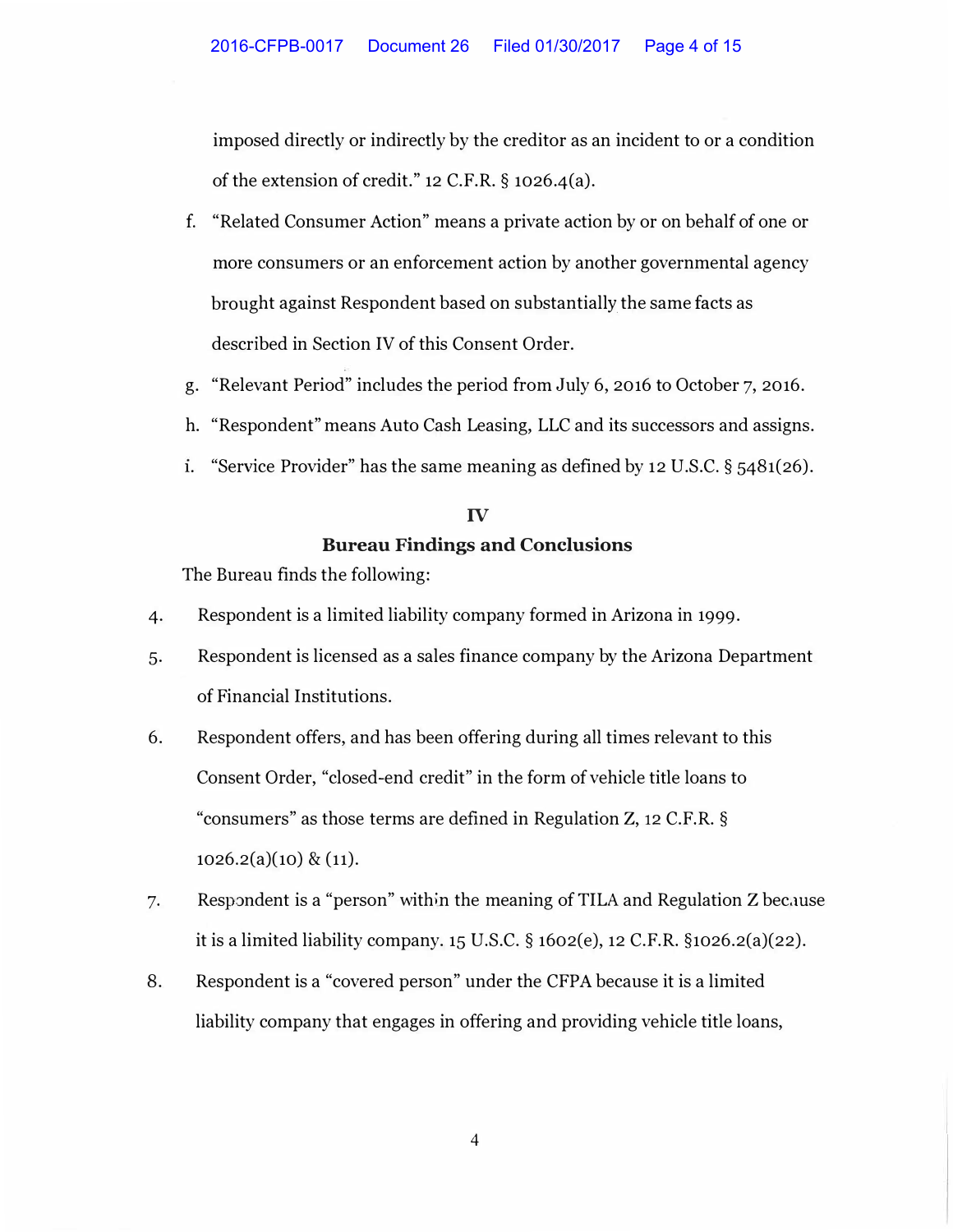which are "consumer financial products or services" under the CFPA. 12 U.S.C.  $\S$  5481(5), (6), 15(a)(i), (19).

- 9. Respondent markets its title loan services on the Internet at the address: http://autocashtitleloans.com/home.html.
- 10. On the home page of Respondent's website, in large letters, Respondent advertised "TUCSON OFFICE ONLY HAS NO DOCUMENTATION FEE AND RATES AS LOW AS 7%."
- 11. Respondent's Internet advertisement constituted a commercial message in any medium that promotes, directly or indirectly, a credit transaction.
- 12. Respondent's Internet advertisement failed to disclose a corresponding annual percentage rate for the advertised monthly rates of finance. The advertisement also failed to use the term "annual percentage rate" or its common abbreviation "APR."
- 13. The advertisement was displayed continuously on Respondent's website throughout the Relevant Period.
- 14. Respondent's failure to express its finance charge as an annual percentage rate on its Internet advertisement is in violation of TILA and Regulation Z, which require that when an advertisement for closed end credit "states a rate of finance charge, it shall state the rate as an 'annual percentage rate,' using that term." 12 C.F.R. § 1026.24(c); *see also* 15 U.S.C. § 1664(c).
- 15. Respondent's failure to comply with the advertising requirements of TILA and Regulation Z constitutes a violation of section 1036(a)(1)(A) of the CFPA, 12 U.S.C.  $\S$  5536(a)(1)(A).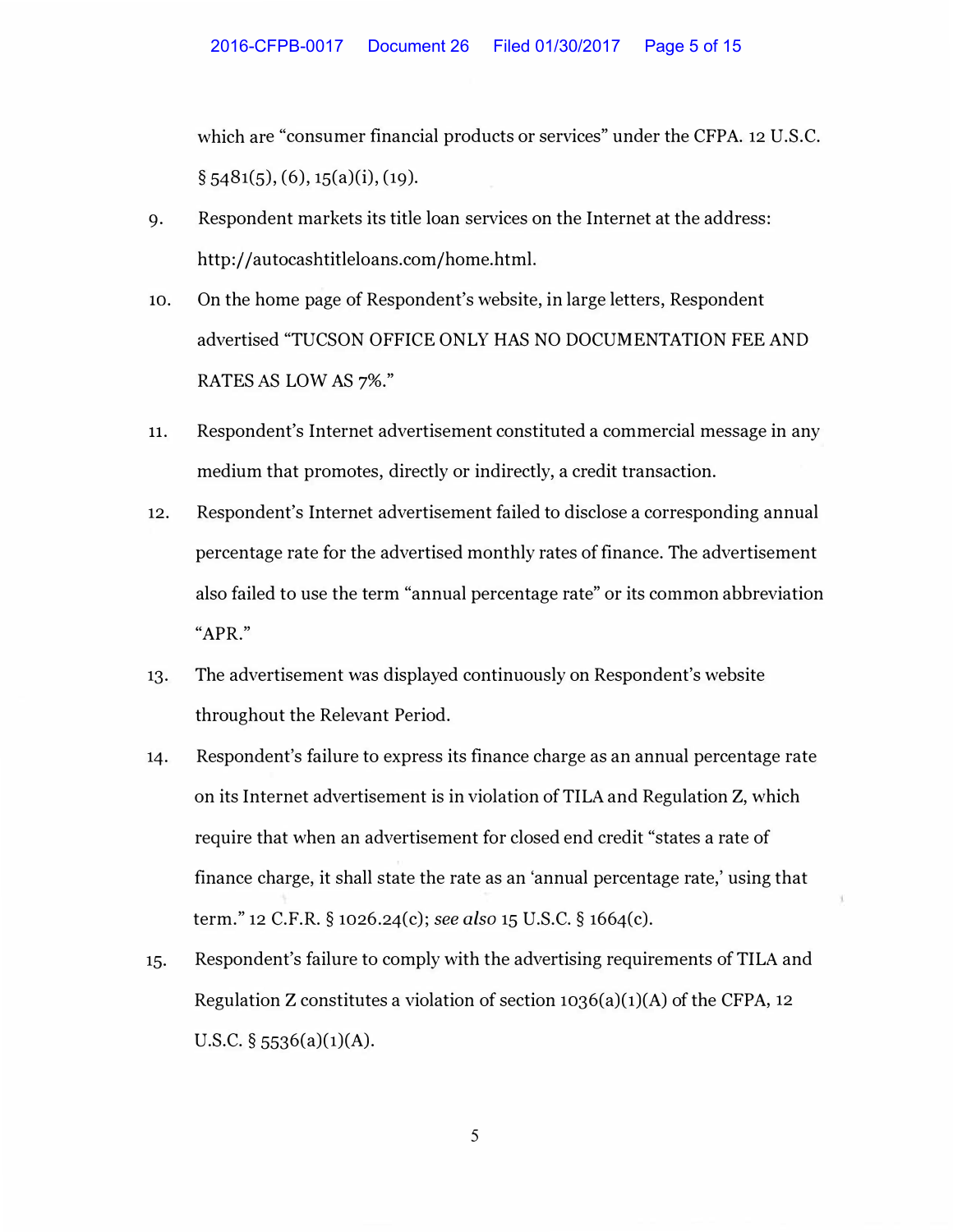# **ORDER V Conduct Provisions**

**IT IS ORDERED,** under sections 1053 and 1055 of the CFPA, that:

- 16. Respondent and its members, officers, agents, servants and employees who have actual notice of this Consent Order, whether acting directly or indirectly, may not violate section  $144(c)$  of TILA,  $15$  U.S.C. §  $1664(c)$ , TILA's implementing Regulation Z, 12 C.F.R.  $\S$  1026.24(c), or section 1036(a)(1)(A) of the CFPA, 12 U.S.C. § 5536(a)(1)(A). Respondent and its members, officers, agents, servants and employees who have actual notice of this Consent Order, whether acting directly or indirectly, shall permanently cease and desist from advertising a rate of a finance charge other than an annual percentage rate unless it is a simple annual rate or periodic rate that is applied to an unpaid balance stated in conjunction with, but not more conspicuously than, the annual percentage rate in accordance with TILA and Regulation Z. 12 C.F.R. § 1026.24(c); *see also* 15 U.S.C. § 1664(c).
- 17. Respondent and its members, officers, agents, servants, and employees who have actual notice of this Consent Order, whether acting directly or indirectly, may not violate any other provisions of TILA, 15 U.S.C. §§ 1601 *et seq.,* or its implementing Regulation Z, 12 C.F.R. pt. 1026.

#### **VI**

#### **Compliance Plan**

18. Within 30 days of the Effective Date, Respondent must submit to the Enforcement Director for review and determination of non-objection a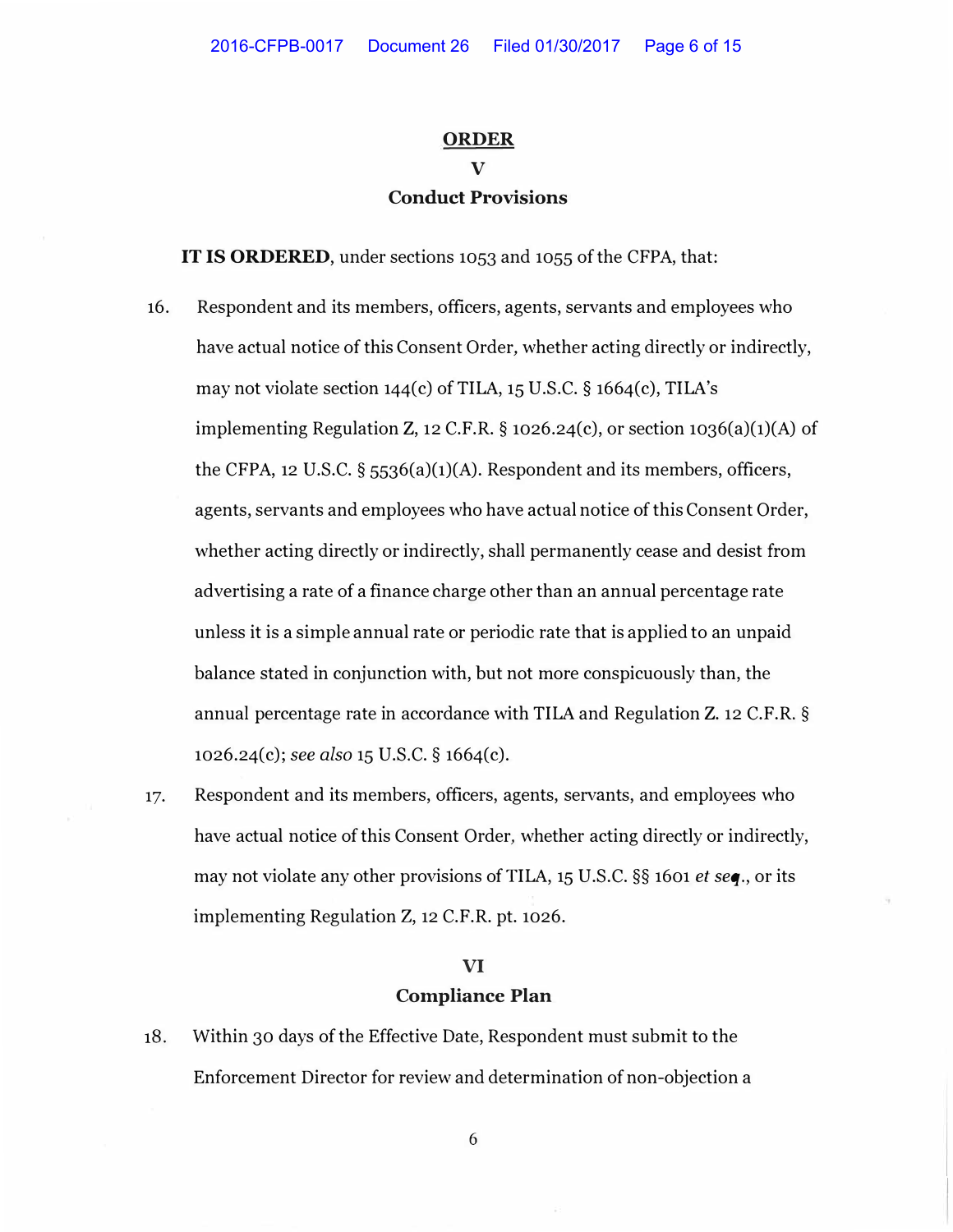comprehensive compliance plan designed to ensure that Respondent's advertising practices for its title lending business comply with all applicable Federal consumer financial laws and the terms of this Consent Order (Compliance Plan). The Compliance Plan must include, at a minimum:

- a. Detailed steps for addressing each action required by this Consent Order; and
- b. Specific timeframes and deadlines for implementation of those steps.
- 19. The Enforcement Director will have the discretion to make a determination of non-objection to the Compliance Plan or direct Respondent to revise it. If the Enforcement Director directs Respondent to revise the Compliance Plan, Respondent must make the revisions and resubmit the Compliance Plan to the Enforcement Director within 30 days.
- 20. After receiving notification that the Enforcement Director has made a determination of non-objection to the Compliance Plan, Respondent must implement and adhere to the steps, requirements, deadlines, and timeframes outlined in the Compliance Plan.

# **VII Order to Pay Civil Money Penalties**

#### **IT IS FURTHER ORDERED** that:

21. Under section 1055(c) of the CFPA, 12 U.S.C. § 5565(c), by reason of the violations of law described in Section IV of this Consent Order, and taking into account the factors in 12 U.S.C. § 5565(c)(3), Respondent must pay a civil money penalty of \$10,000 to the Bureau.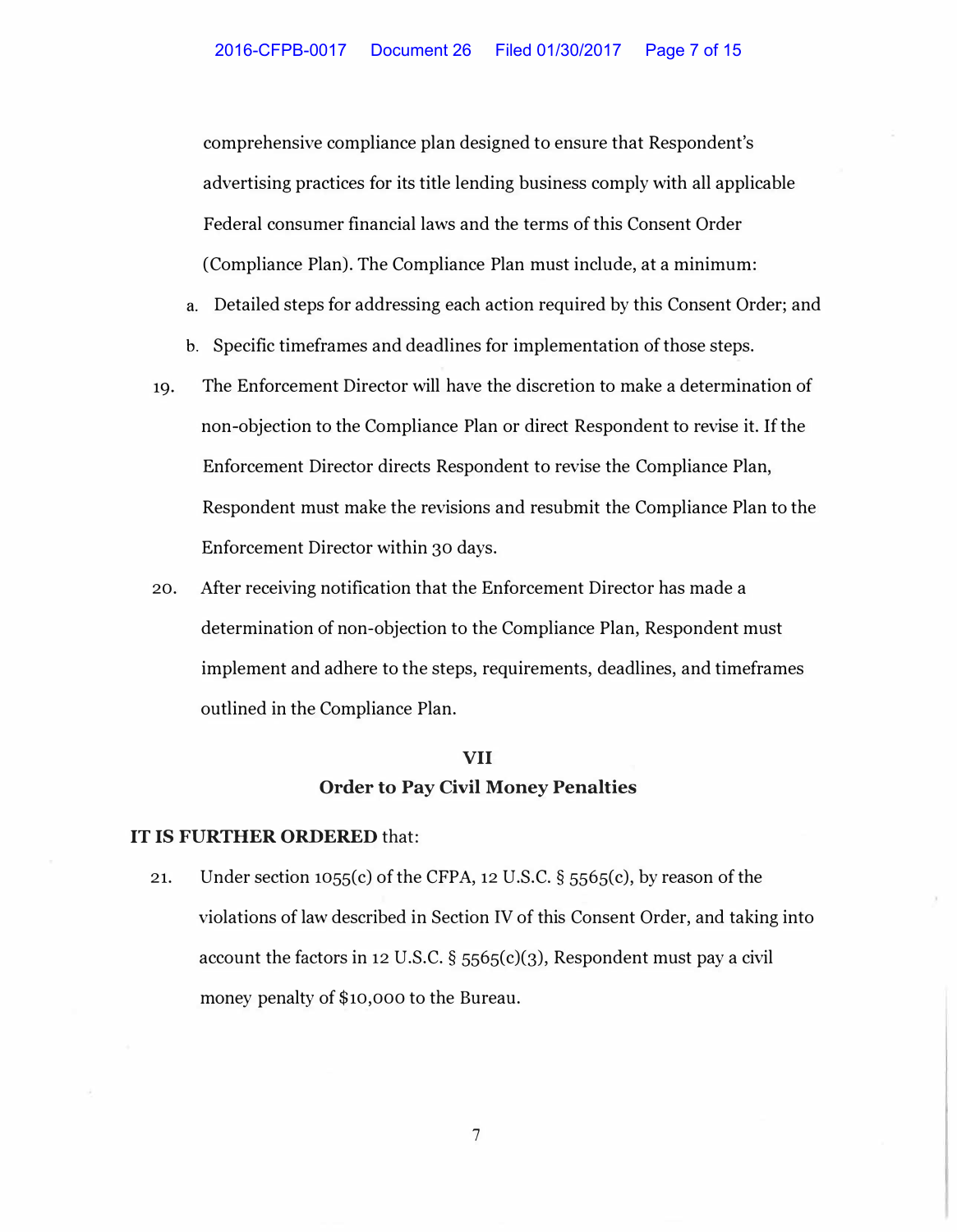- 22. Within 10 days of the Effective Date, Respondent must pay the civil money penalty by wire transfer to the Bureau or to the Bureau's agent in compliance with the Bureau's wiring instructions.
- 23. The civil money penalty paid under this Consent Order will be deposited in the Civil Penalty Fund of the Bureau as required by section  $1017(d)$  of the CFPA, 12 u.s.c. § 5497(d).
- 24. Respondent must treat the civil money penalty paid under this Consent Order as a penalty paid to the government for all purposes. Regardless of how the Bureau ultimately uses those funds, Respondent may not:
	- a. Claim, assert, or apply for a tax deduction, tax credit, or any other tax benefit for any civil money penalty paid under this Consent Order; or
	- b. Seek or accept, directly or indirectly, reimbursement or indemnification from any source, including but not limited to payment made under any insurance policy, with regard to any civil money penalty paid under this Consent Order.
- 25. To preserve the deterrent effect of the civil money penalty in any Related Consumer Action, Respondent may not argue that Respondent is entitled to, nor may Respondent benefit by, any offset or reduction of any compensatory monetary remedies imposed in the Related Consumer Action because of the civil money penalty paid in this action (Penalty Offset). If the court in any Related Consumer Action grants such a Penalty Offset, Respondent must, within 30 days after entry of a final order granting the Penalty Offset, notify the Bureau, and pay the amount of the Penalty Offset to the U.S. Treasury. Such a payment will not be considered an additional civil money penalty and will not change the amount of the civil money penalty imposed in this action.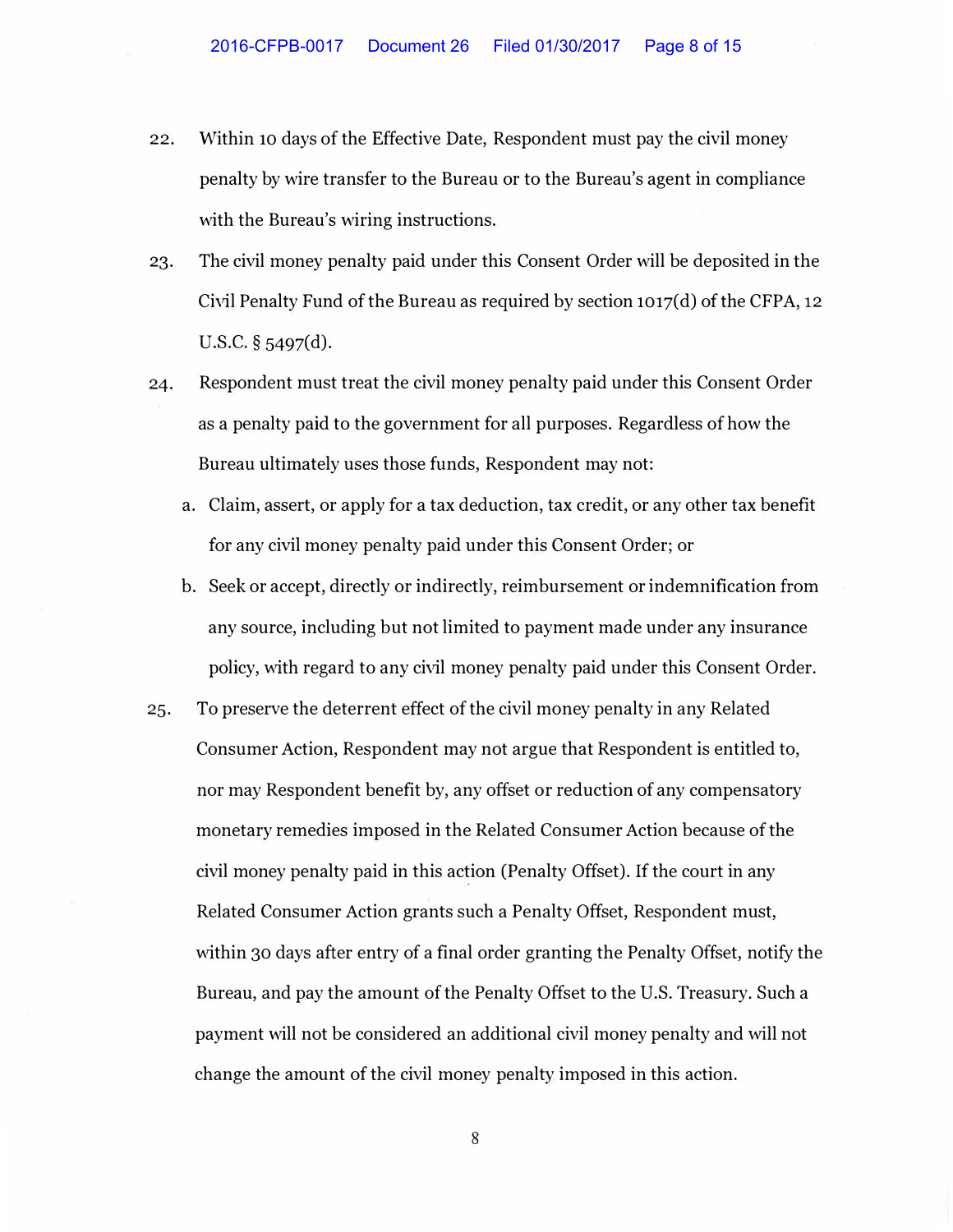- 26. In the event of any default on Respondent's obligations to make payment under this Consent Order, interest, computed under 28 U.S.C. § 1961, as amended, will accrue on any outstanding amounts not paid from the date of default to the date of payment, and will immediately become due and payable.
- 27. Respondent must relinquish all dominion, control, and title to the funds paid to the fullest extent permitted by law and no part of the funds may be returned to Respondent.
- 28. Under 31 U.S.C. § 7701, Respondent, unless it already has done so, must furnish to the Bureau its taxpayer identifying numbers, which may be used for purposes of collecting and reporting on any delinquent amount arising out of this Consent Order.
- 29. Within 30 days of the entry of a final judgment, consent order, or settlement in a Related Consumer Action, Respondent must notify the Enforcement Director of the final judgment, consent order, or settlement in writing. That notification must indicate the amount of redress, if any, that Respondent paid or is required to pay to consumers and describe the consumers or classes of consumers to whom that redress has been or will be paid.

### **VIII Reporting Requirements**

#### **IT IS FURTHER ORDERED** that:

30. Respondent must notify the Bureau of any development that may affect compliance obligations arising under this Consent Order, including but not limited to, a dissolution, assignment, sale, merger, or other action that would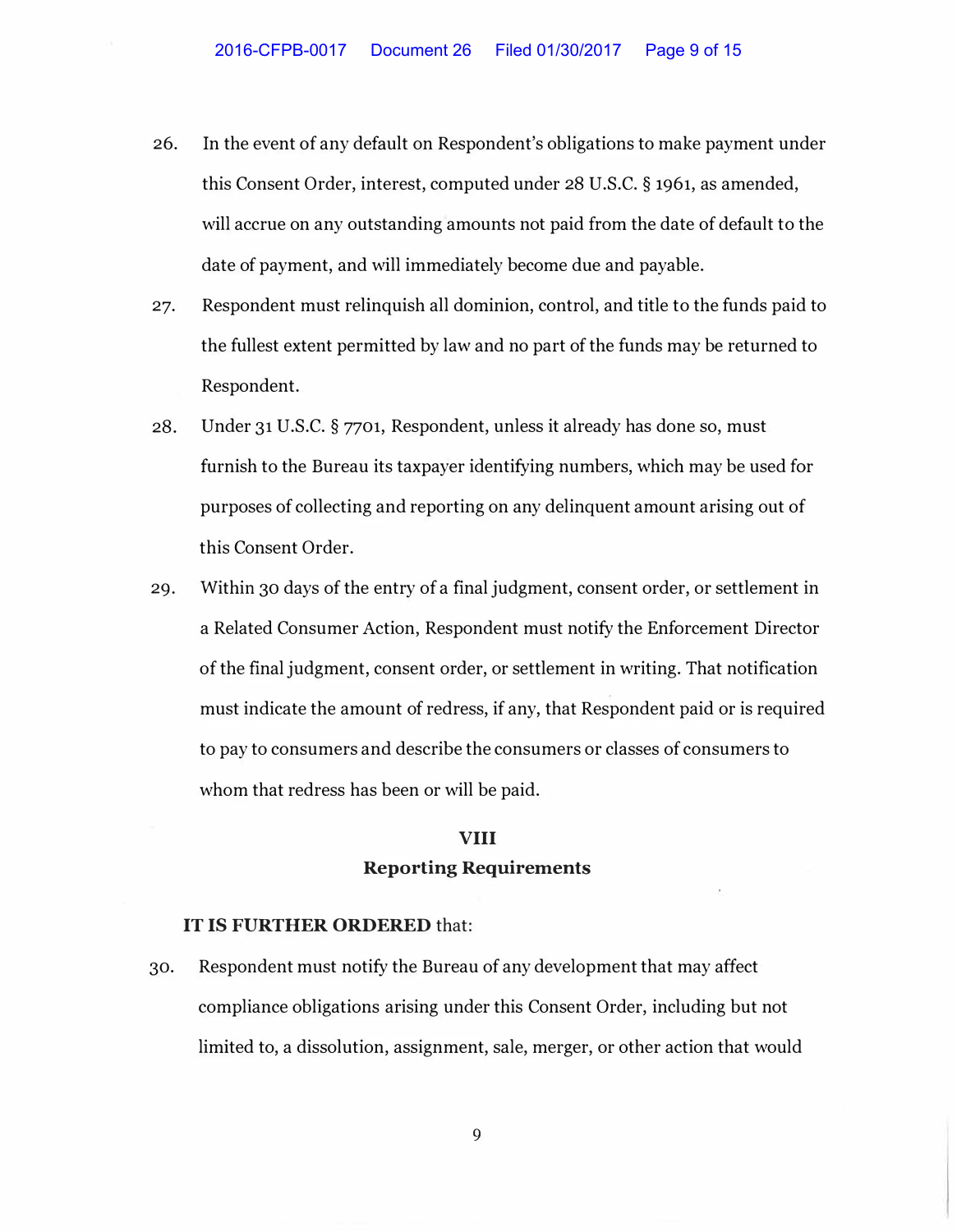result in the emergence of a successor company; the creation or dissolution of a subsidiary, parent, or affiliate that engages in any acts or practices subject to this Consent Order; the filing of any bankruptcy or insolvency proceeding by or against Respondent; or a change in Respondent's name or address. Respondent must provide this notice, if practicable, at least 30 days before the development, but in any case no later than 14 days after the development.

- 31. Within 7 days of the Effective Date, Respondent must designate at least one telephone number and email, physical, and postal address as points of contact, which the Bureau may use to communicate with Respondent;
- 32. Respondent must report any change in the information required to be submitted under Paragraph 30 at least 30 days before the change or as soon as practicable after the learning about the change, whichever is sooner.
- 33. Within 90 days of the Effective Date, and again one year after the Effective Date, Respondent must submit to the Enforcement Director an accurate written compliance progress report (Compliance Report), which, at a minimum:
	- a. Describes in detail the manner and form in which Respondent has complied with this Consent Order; and
	- b. Attaches a copy of each Order Acknowledgment obtained under Section IX, unless previously submitted to the Bureau.

# IX

### **Order Distribution and Acknowledgment**

#### IT IS FURTHER ORDERED that,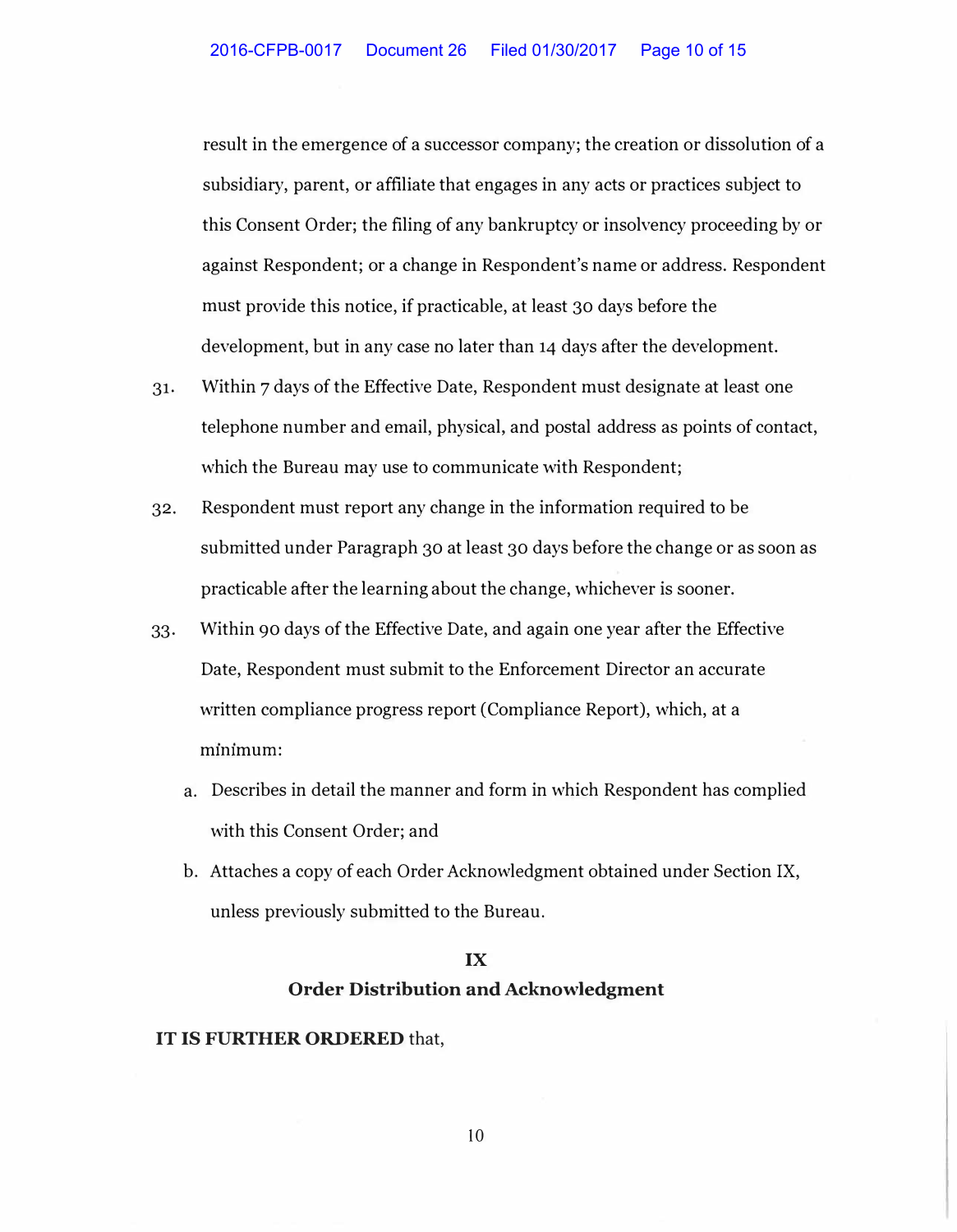- 34. Within 30 days of the Effective Date, Respondent must deliver a copy of this Consent Order to each of its members and executive officers, as well as to any managers, employees, Service Providers, or other agents and representatives who have responsibilities related to the subject matter of the Consent Order.
- 35. For 5 years from the Effective Date, Respondent must deliver a copy of this Consent Order to any business entity resulting from any change in structure referred to in Section VIII, any future members and executive officers, as well as to any managers, employees, Service Providers, or other agents and representatives who will have responsibilities related to the subject matter of the Consent Order before they assume their responsibilities.
- 36. Respondent must secure a signed and dated statement acknowledging receipt of a copy of this Consent Order, ensuring that any electronic signatures comply with the requirements of the E-Sign Act, 15 U.S.C. § 7001 *et seq.,* within 30 days of delivery, from all persons receiving a copy of this Consent Order under this Section.

### **X Notices**

#### **IT IS FURTHER ORDERED** that:

- 37. Unless otherwise directed in writing by the Bureau, Respondent must provide all submissions, requests, communications, or other documents relating to this Consent Order in writing, with the subject line, *"In re Auto Cash Leasing, LLC* File No. 2016-CFPB-0017," and send them either:
	- a. By overnight courier (not the U.S. Postal Service), as follows: Assistant Director for Enforcement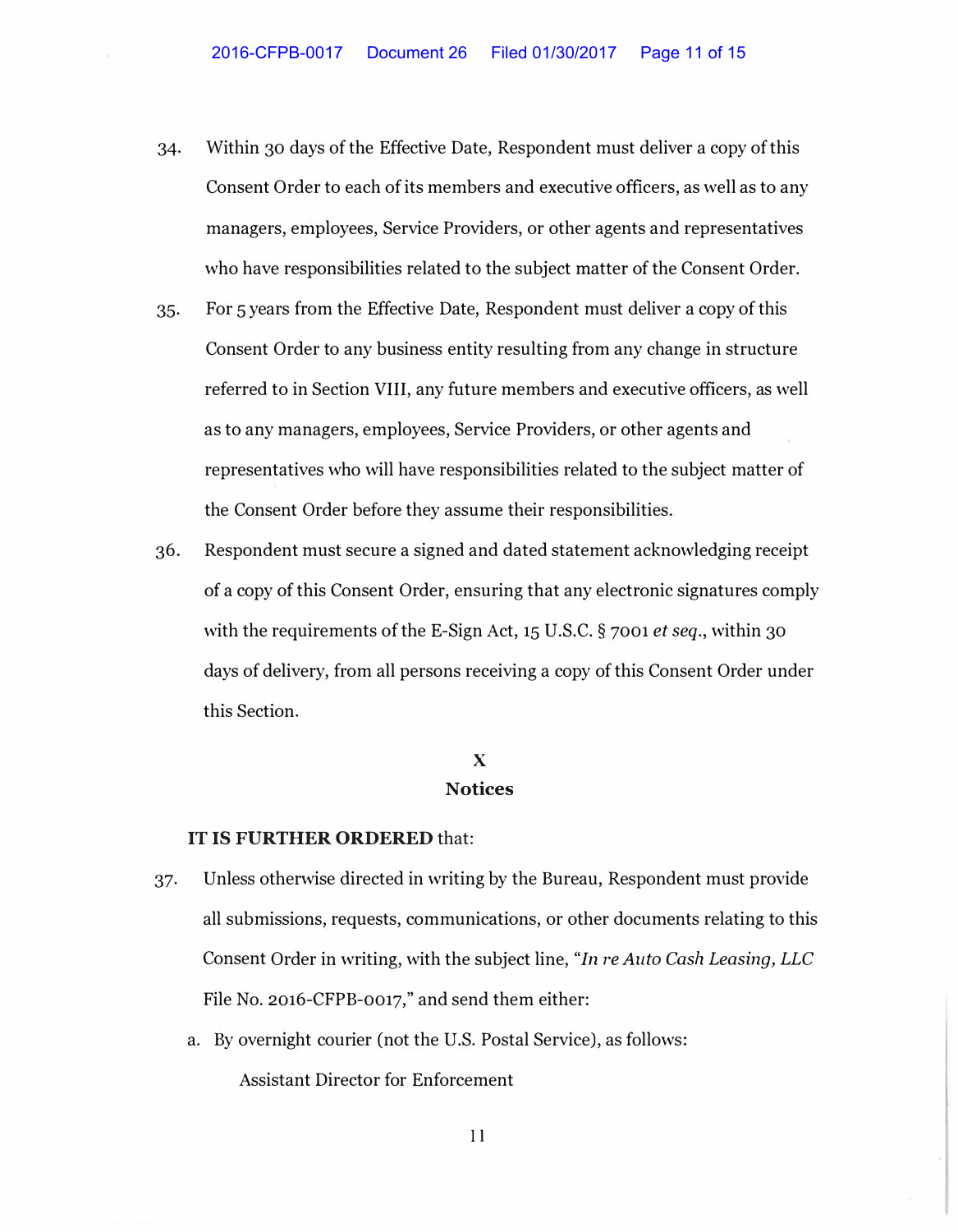Consumer Financial Protection Bureau ATTENTION: Office of Enforcement 1625 Eye Street, N.W. Washington D.C. 20006; or

b. By first-class mail to the below address and contemporaneously by email

to Enforcement Compliance@cfpb.gov:

Assistant Director for Enforcement Consumer Financial Protection Bureau ATTENTION: Office of Enforcement 1700 G Street, N.W. Washington D.C. 20552

# **XI Compliance Monitoring**

IT IS FURTHER ORDERED that, to monitor Respondent's compliance with

this Consent Order:

- 38. Within 14 days of receipt of a written request from the Bureau, Respondent must submit additional Compliance Reports or other requested information, which must be made under penalty of perjury; provide sworn testimony; or produce documents.
- 39. For purposes of this Section, the Bureau may communicate directly with Respondent, unless Respondent retains counsel related to these communications.
- 40. Nothing in this Consent Order will limit the Bureau's lawful use of civil investigative demands under 12 C.F.R. § 1080.6 or other compulsory process.

# **XII Modifications to Non-Material Requirements**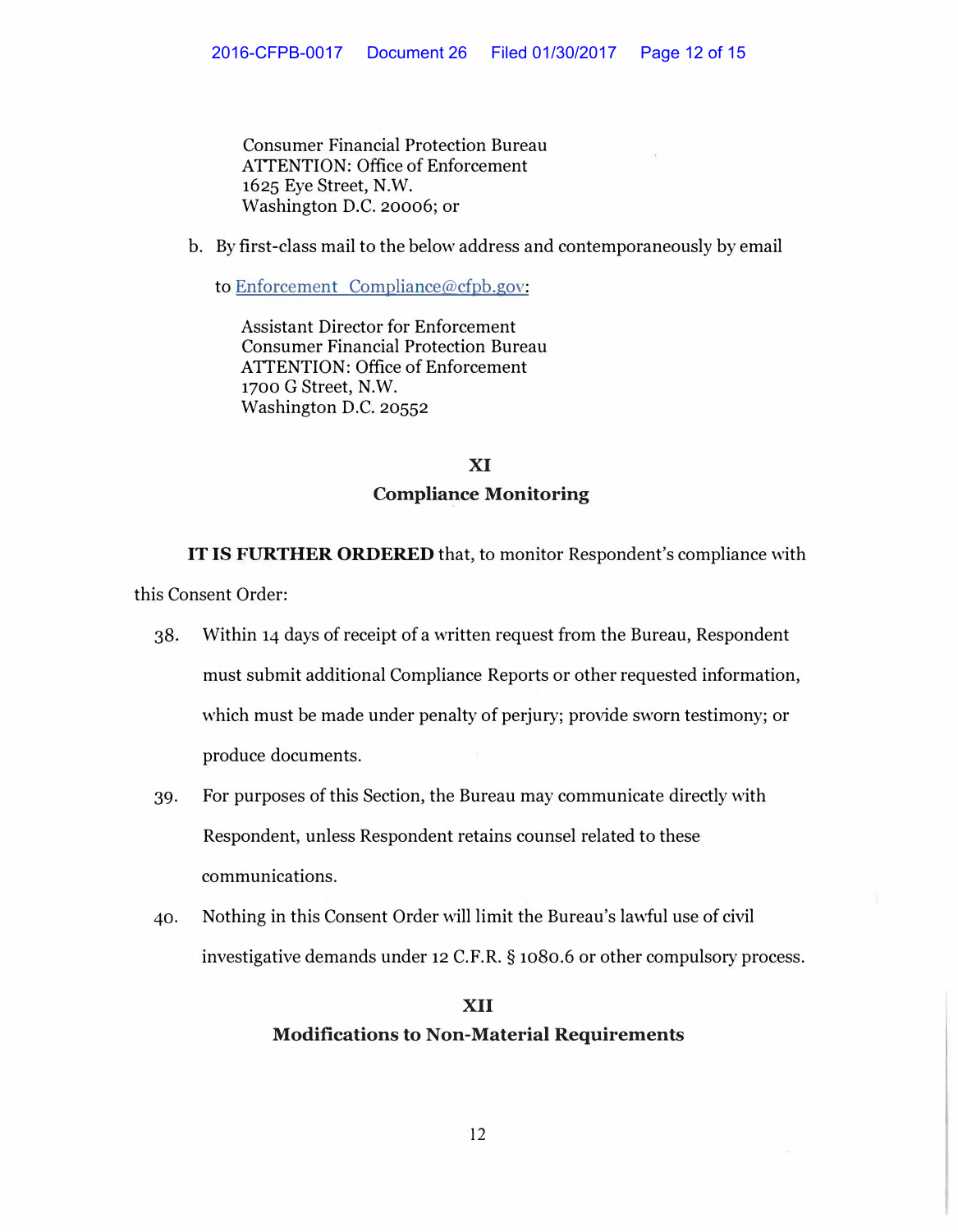#### IT IS FURTHER ORDERED that:

- 41. Respondent may seek a modification to non-material requirements of this Consent Order *(e.g.,* reasonable extensions of time and changes to reporting requirements) by submitting a written request to the Enforcement Director.
- 42. The Enforcement Director may, in his/her discretion, modify any non-material requirements of this Consent Order *(e.g.,* reasonable extensions of time and changes to reporting requirements) if he/she determines good cause justifies the modification. Any such modification by the Enforcement Director must be in writing.

# XIII **Administrative Provisions**

- 43. The provisions of this Consent Order do not bar, estop, or otherwise prevent the Bureau, or any other governmental agency, from taking any other action against Respondent, except as described in Paragraph 44.
- 44. The Bureau releases and discharges Respondent from all potential liability for law violations that the Bureau has or might have asserted based on the practices described in Section IV of this Consent Order, to the extent such practices occurred before the Effective Date and the Bureau knows about them as of the Effective Date. The Bureau may use the practices described in this Consent Order in future enforcement actions against Respondent and its affiliates, including, without limitation, to establish a pattern or practice of violations or the continuation of a pattern or practice of violations or to calculate the amount of any penalty. This release does not preclude or affect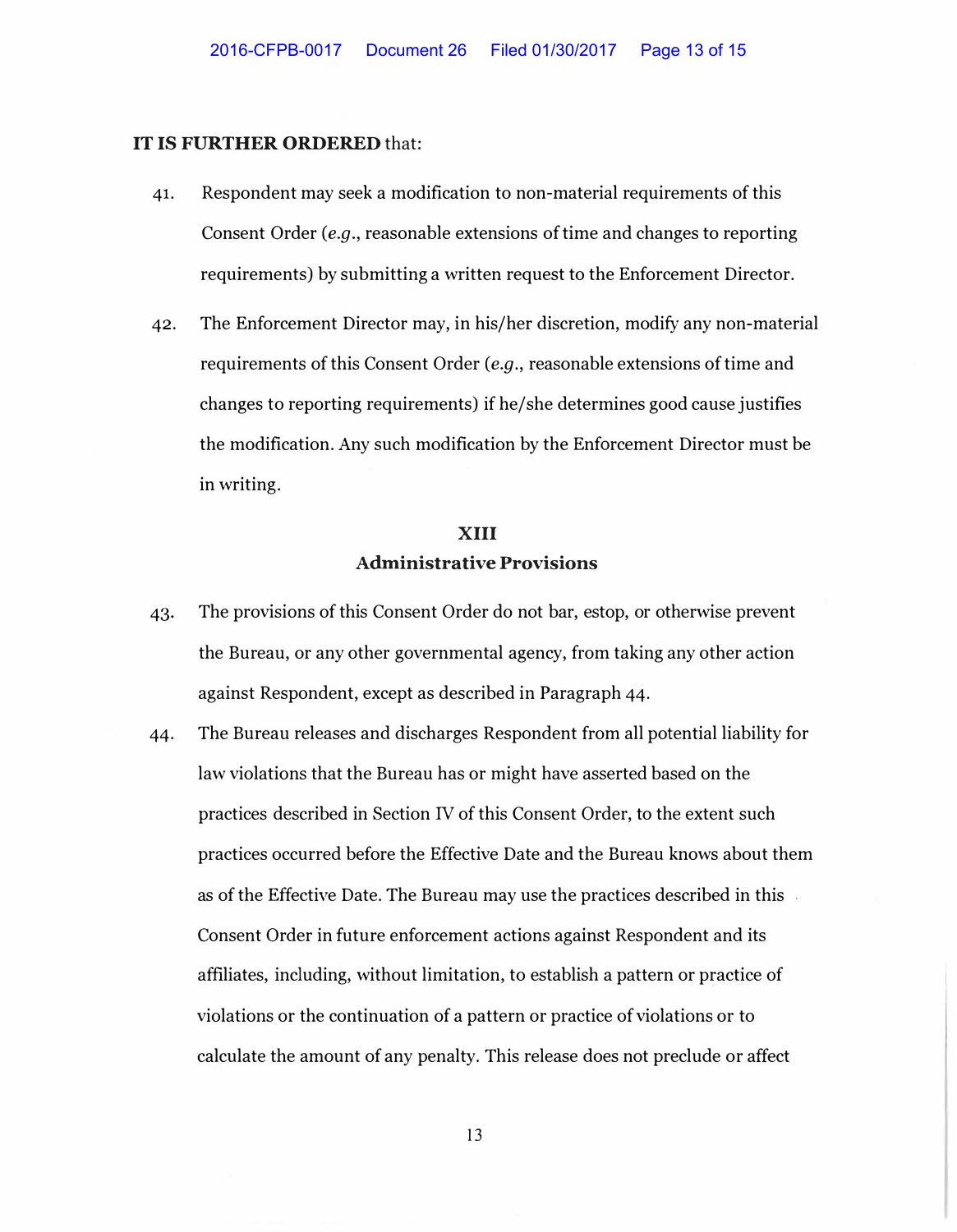any right of the Bureau to determine and ensure compliance with the Consent Order, or to seek penalties for any violations of the Consent Order.

- 45. All pending motions are hereby denied as moot.
- 46. This Consent Order is intended to be, and will be construed as, a final Consent Order issued under section 1053 of the CFPA, **12** U.S.C. § 5563, and expressly does not form, and may not be construed to form, a contract binding the Bureau or the United States.
- 47. This Consent Order will terminate 5 years from the Effective Date or 5 years from the most recent date that the Bureau initiates an action alleging any violation of the Consent Order by Respondent. If such action is dismissed or the relevant adjudicative body rules that Respondent did not violate any provision of the Consent Order, and the dismissal or ruling is either not appealed or upheld on appeal, then the Consent Order will terminate as though the action had never been filed. The Consent Order will remain effective and enforceable until such time, except to the extent that any provisions of this Consent Order have been amended, suspended, waived, or terminated in writing by the Bureau or its designated agent.
- 48. Calculation of time limitations will run from the Effective Date and be based on calendar days, unless otherwise noted.
- 49. Should Respondent seek to transfer or assign all or part of its operations that are subject to this Consent Order, Respondent must, as a condition of sale, obtain the written agreement of the transferee or assignee to comply with all applicable provisions of this Consent Order.